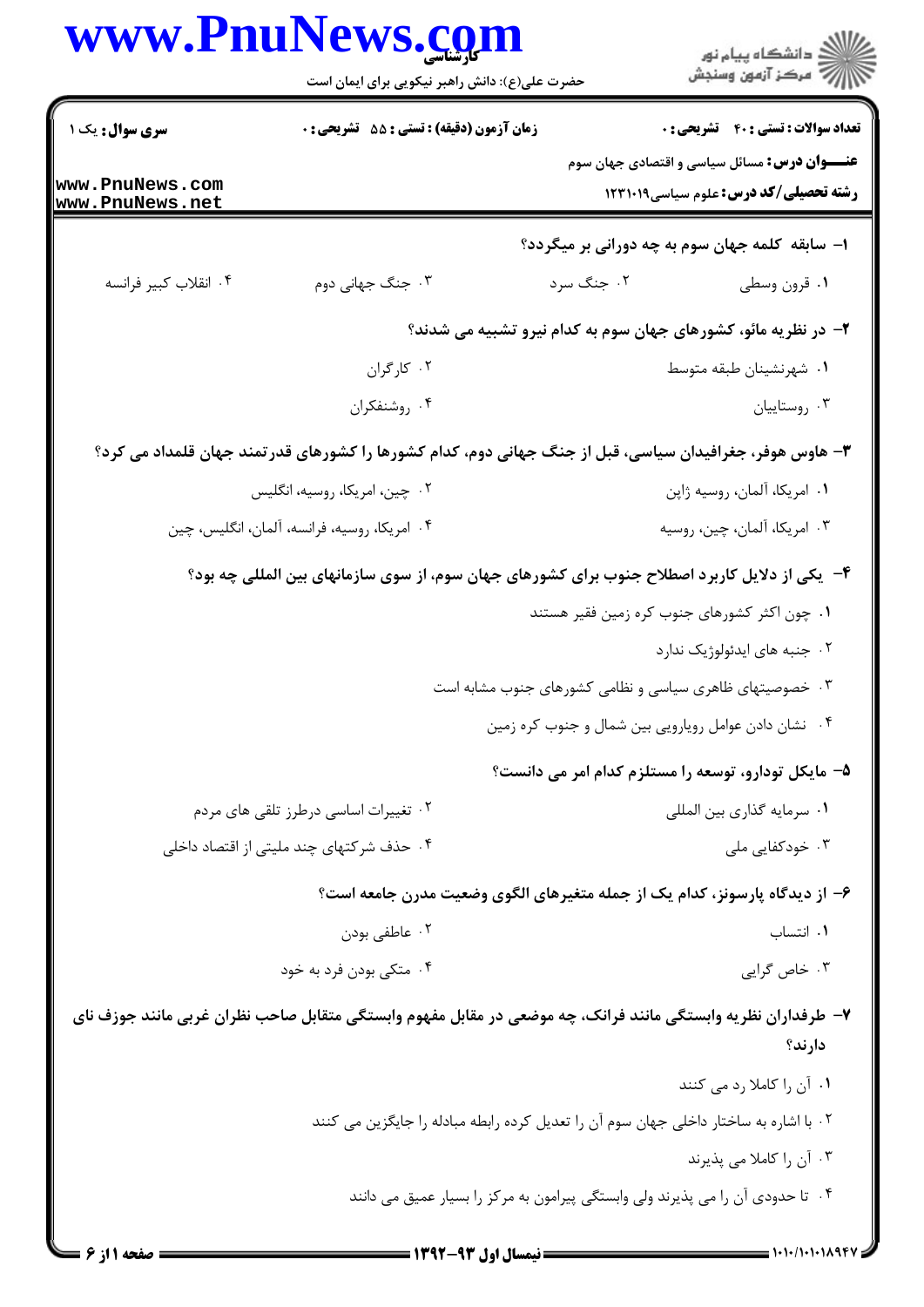## www.PnuNews.com

| www.PnuNews.com                    | حضرت علی(ع): دانش راهبر نیکویی برای ایمان است                                              |                                                                   | د<br>دانشڪاه پيام نور<br>ج - مرڪز آزمون وسنڊش                                                       |
|------------------------------------|--------------------------------------------------------------------------------------------|-------------------------------------------------------------------|-----------------------------------------------------------------------------------------------------|
| <b>سری سوال : ۱ یک</b>             | زمان آزمون (دقیقه) : تستی : 55 تشریحی : 0                                                  |                                                                   | <b>تعداد سوالات : تستی : 40 - تشریحی : 0</b>                                                        |
| www.PnuNews.com<br>www.PnuNews.net |                                                                                            |                                                                   | <b>عنـــوان درس:</b> مسائل سیاسی و اقتصادی جهان سوم<br><b>رشته تحصیلی/کد درس:</b> علوم سیاسی1۲۳۱۰۱۹ |
|                                    |                                                                                            |                                                                   | ۸– فرق اقتصاد جزیره با اقتصاد صنعتی وابسته چیست؟                                                    |
|                                    |                                                                                            | ۰۱ در اولی محصولات صنعتی در بازار داخلی فقط به فروش می رسند       |                                                                                                     |
|                                    |                                                                                            | ۰۲ در تقاصد صنعتی گسترش سرمایه توسط نیروهای داخلی کنترل می شود    |                                                                                                     |
|                                    |                                                                                            | ۰۳ در اقتصاد جزیره گسترش سرمایه توسط نیروهای داخلی کنترل می شود   |                                                                                                     |
|                                    |                                                                                            | ۰۴ در دومی ًمحصولات صنعتی در بازار داخلی فقط به فروش می رسند      |                                                                                                     |
|                                    |                                                                                            | ۹- در اقتصادهای جزیره ای، سرمایه گذاری از چه طریق افزایش می یابد؟ |                                                                                                     |
|                                    | ۰۲ سرمایه گذاری خارجی                                                                      |                                                                   | ۰۱ استثمار نیروی کار محلی                                                                           |
|                                    | ۰۴ فروش محصولات در داخل و خارج                                                             |                                                                   | ۰۳ تولید داخلی                                                                                      |
|                                    |                                                                                            |                                                                   | ∙۱− از دیدگاه سمیر امین، تفاوت کشورهای مرکز با پیرامون در نظام جهانی چیست؟                          |
|                                    |                                                                                            |                                                                   | ۰۱ مرکز محرکهای توسعه را خود به وجود می آورد                                                        |
|                                    |                                                                                            |                                                                   | ۰۲ مرکز محرکهای توسعه را از خارج می گیرد                                                            |
|                                    |                                                                                            | ۰۳ اصولا بدون وجود پیرامون مرکز قادر به توسعه مستمر نیست          |                                                                                                     |
|                                    |                                                                                            | ۰۴ در پیرامون اساسی امکان توسعه مستقل سرمایه داری وجود نداشته است |                                                                                                     |
|                                    | 1۱– کدام یک در بررسی استعمار و امپریالیسم، با موضعی نژادپرستانه سعی در توجیه آن داشته است؟ |                                                                   |                                                                                                     |
| ۰۴ کارل پیرسون                     | ۰۳ هندي تاوني                                                                              | ۰۲ هابسن                                                          | ۰۱ هیلفردینگ                                                                                        |
|                                    |                                                                                            |                                                                   | ۱۲- تمدنهای آزتک و مایا در کدام کشور امروزی وجود داشته است؟                                         |
| ۰۴ کانادا                          | ۰۳ برزیل                                                                                   | ۰۲ مکزیک                                                          | ۰۱ آرژانتین                                                                                         |
|                                    |                                                                                            |                                                                   | ۱۳- با شروع چه قرونی امریکای لاتین، به عرصه انحصاری حضور و نفوذ امریکا بدل شد؟                      |
| ۰۴ قرن ۱۹                          | ۰۳ قرن ۱۸                                                                                  | ۰۲ قرن ۱۷                                                         | ۱. قرون ۱۶                                                                                          |
|                                    |                                                                                            |                                                                   | ۱۴- از چه زمان اروپاییان در صدد توسعه نفوذ خود در مناطق مرکزی افریقا بر آمدند؟                      |
| ۰۴ اواخر قرن هفدهم                 | ۰۳ اوايل قرن هفدهم                                                                         | ۰۱ اوایل قرن هیجدهم سلمعدی ۲۰ اواخر قرن هیجدهم                    |                                                                                                     |
|                                    |                                                                                            |                                                                   | ۱۵– تجارت برده در عصر مدرن تقریبا چند سال به طول انجامید؟                                           |
| ۰۴ سیصد سال                        | ۰۳ پانصد سال                                                                               | ۰۲ دویست سال                                                      | ۰۱ چهارصد سال                                                                                       |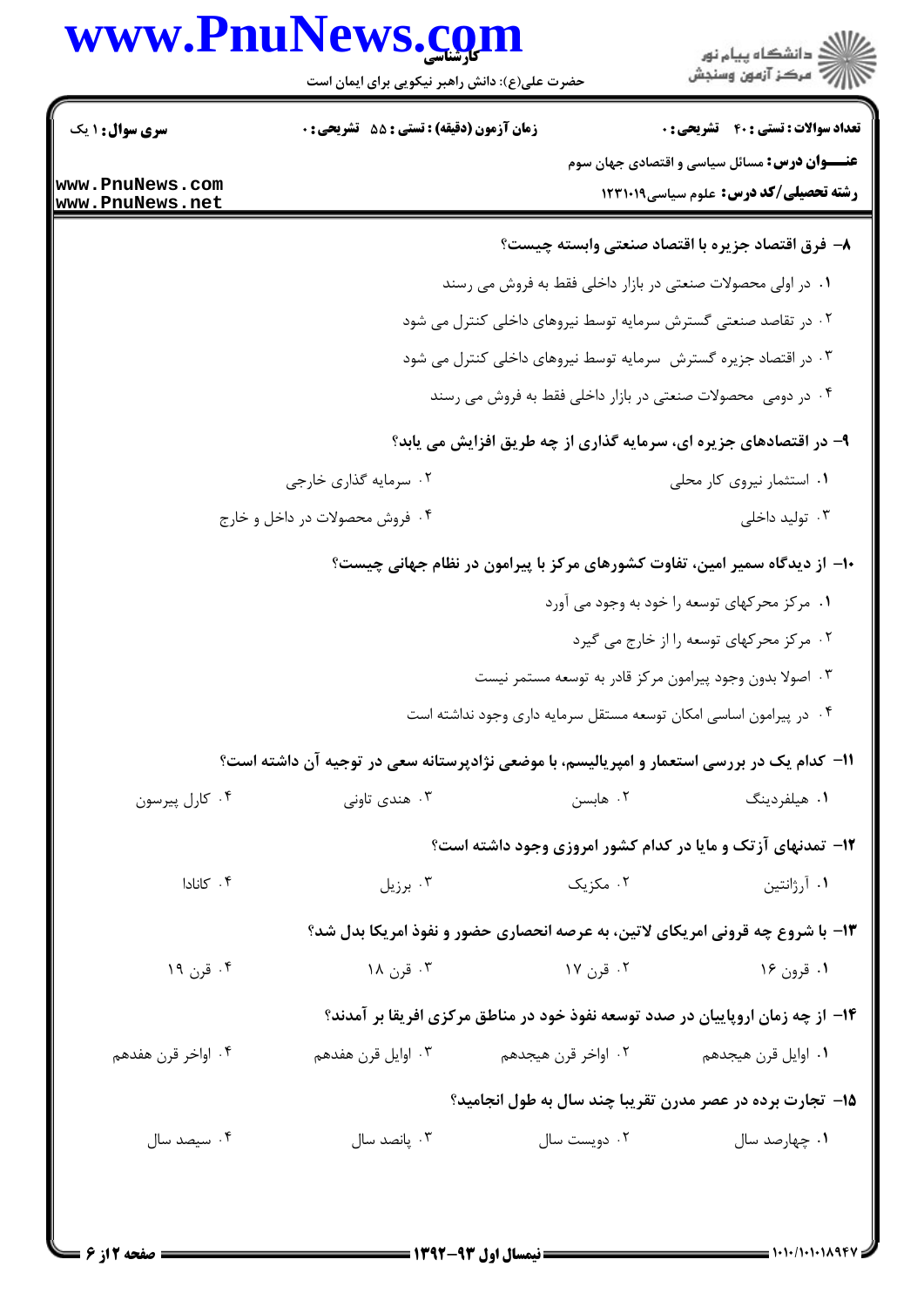## www.PnuNews.com

|                                    | www.PnuNews.com<br>حضرت علی(ع): دانش راهبر نیکویی برای ایمان است | ≦ دانشڪاه پيام نور<br>7- مرڪز آزمون وسنڊش                                                          |
|------------------------------------|------------------------------------------------------------------|----------------------------------------------------------------------------------------------------|
| <b>سری سوال : ۱ یک</b>             | <b>زمان آزمون (دقیقه) : تستی : 55 تشریحی : 0</b>                 | <b>تعداد سوالات : تستی : 40 قشریحی : 0</b>                                                         |
| www.PnuNews.com<br>www.PnuNews.net |                                                                  | <b>عنـــوان درس:</b> مسائل سیاسی و اقتصادی جهان سوم<br><b>رشته تحصیلی/کد درس:</b> علوم سیاسی123119 |
|                                    |                                                                  | ۱۶- جنگ پلاسی برای تسلط چه کشوری روی کدام مستعمره و در چه سالی روی داد؟                            |
|                                    | ۰۲ فرانسه - تونس - ۱۷۵۷                                          | ۰۱ انگلستان - هند - ۱۸۵۷                                                                           |
|                                    | ۰۴ فرانسه - تونس ۱۸۵۷                                            | ۰۳ انگلستان - هند - ۱۷۵۷                                                                           |
|                                    |                                                                  | ۱۷– در قرن نوزدهم آنچه در خلیج فارس برای انگلستان اهمیت داشت، چه بود؟                              |
|                                    | ۰۲ بازارهای داخلی                                                | ۰۱ نفت                                                                                             |
|                                    | ۰۴ پرستیژ و منابع اقتصادی                                        | ٠٣ اهميت سوق الجيشي                                                                                |
|                                    |                                                                  | ۱۸- در کشورهای اروپای غربی گسترش شهرنشینی به شیوه جدید از چه زمانی آغاز شد؟                        |
|                                    | ۰۲ پانزدهم و شانزدهم                                             | ۰۱ قرون چهاردهم و پانزدهم                                                                          |
|                                    | ۰۴ هفدهم و هیجدهم                                                | ۰۳ شانزدهم و هفدهم                                                                                 |
|                                    |                                                                  | ۱۹- خمرهای سرخ در کدام کشور و در کدام دهه به قدرت رسیدند و اندیشه اصلی آنان چه بود؟                |
|                                    | ۰۲ کامبوج، ۱۹۷۰، ضدیت با شهر                                     | ۰۱ تایلند، ۱۹۶۰، ضدیت با دهقانان                                                                   |
|                                    | ۰۴ کامبوج، ۱۹۶۰، ضدیت با دهقانان                                 | ۰۳ تایلند، ۱۹۷۰، ضدیت با شهر                                                                       |
|                                    |                                                                  | <b>۰۲</b> - کدام یک در مورد ویژگیهای صنایع استخراجی جهان سوم صحیح است؟                             |
|                                    |                                                                  | ۰۱ پس از خدمات از پیشتازترین بخشهای اقتصای این کشورها هستند                                        |
|                                    |                                                                  | ۰۲ شرکتهای خارجی کنترل غیر مستقیم آنها را به دست داشته پشت پرده اعمال قدرت میکنند                  |
|                                    |                                                                  | ۰۳ بهره برداری از آنها در شرایط ناعادلانه استعماری یا نیمه استعماری آغاز شد                        |
|                                    |                                                                  | ۰۴ دارای ارتباط ارگانیک با کل اقتصاد بومی آنها بوده و لذا کمکی به پیشرفت آنها نمیکنند              |
|                                    |                                                                  | <b>۲۱</b> – انقلاب صنعتی کدام یک از مناطق اروپا را کمتر متاثر نمود؟                                |
| ۰۴ شمال غربي                       | ۰۳ غرب اروپا                                                     | ۰۲ شمال اروپا<br>۰۱ بالکان                                                                         |
|                                    |                                                                  | ۲۲- سرمایه میل به افزایش دارد و از چه طریق این افزایش روی می دهد؟                                  |
|                                    | ۰۲ ارزش اضافی                                                    | ۰۱ منابع معدنی و مواد ساخته شده                                                                    |
|                                    | ۰۴ ثروتهای نقدی و جنسی                                           | ۰۳ ارزش افزوده                                                                                     |
|                                    |                                                                  | ۲۳- علت اصلی صدور سرمایه از دیدگاه ارنست مندل چیست؟                                                |
|                                    | ۰۲ دستیابی به بازارهای خارجی                                     | ۰۱ ضعف بازارهای داخلی                                                                              |
|                                    | ۰۴ کمبود منابع اوليه داخلي                                       | ۰۳ مازاد سرمايه                                                                                    |
|                                    |                                                                  |                                                                                                    |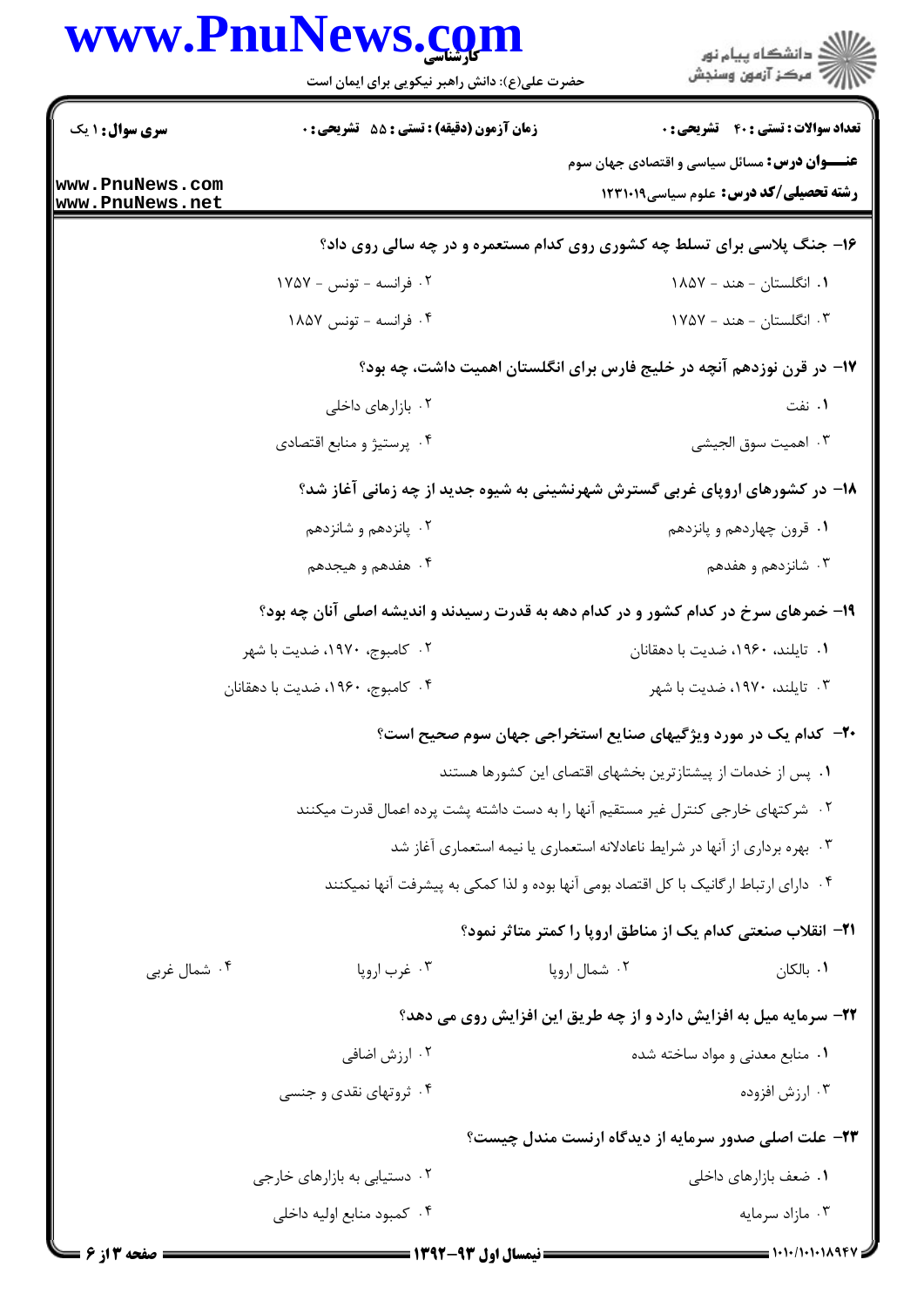|                                    | www.PnuNews.com<br>حضرت علی(ع): دانش راهبر نیکویی برای ایمان است                                                |                                                                | الا دانشگاه پيام نور<br>الا مرکز آزمون وسنجش                                                 |
|------------------------------------|-----------------------------------------------------------------------------------------------------------------|----------------------------------------------------------------|----------------------------------------------------------------------------------------------|
| <b>سری سوال : ۱ یک</b>             | زمان آزمون (دقیقه) : تستی : 55 گشریحی : 0                                                                       |                                                                | <b>تعداد سوالات : تستي : 40 ٪ تشريحي : 0</b>                                                 |
| www.PnuNews.com<br>www.PnuNews.net |                                                                                                                 |                                                                | <b>عنـــوان درس:</b> مسائل سیاسی و اقتصادی جهان سوم<br>رشته تحصیلی/کد درس: علوم سیاسی١٢٣١٠١٩ |
|                                    |                                                                                                                 | ۲۴- نظریه چرخه محصول برای توضیح کدام پدیده مطرح شد؟            |                                                                                              |
|                                    |                                                                                                                 |                                                                | ۰۱ تجارت جهانی                                                                               |
|                                    |                                                                                                                 | ۰۲ تولید مواد اولیه و مراحل تبدیل آن به کالای صنعتی            |                                                                                              |
|                                    |                                                                                                                 | ۰۳ استفاده از امتیازات مختلف اقتصادی در کشورهای جهان سوم       |                                                                                              |
|                                    |                                                                                                                 |                                                                | ۰۴ علل شکل گیری و گسترش سرمایه                                                               |
|                                    | ۲۵– مهمترین موضوع مباحث کنفرانس تجارت و توسعه سازمان ملل (انکتاد) طی دهه های اخیر چه بوده است؟                  |                                                                |                                                                                              |
|                                    | ۰۲ نحوه برخورد با زمینه های همکاری تجارت بین المللی                                                             |                                                                | ٠١ مساله فقر و افزايش جمعيت در جهان سوم                                                      |
|                                    | ۰۴ مساله استقراض خارجی و ضعف سیستم پولی جهان سوم                                                                | ۰۳ نحوه برخورد با سرمایه ها و شرکتهای خارجی                    |                                                                                              |
|                                    | ۲۶– کدام عامل در افزایش عرضه پول ازسوی محافل مالی بین المللی طی دهه ۱۹۷۰ موثر بود؟                              |                                                                |                                                                                              |
|                                    | ۰۲ کاهش نرخ بهره                                                                                                |                                                                | ۰۱ ثروتمندتر شدن کشورهای صنعتی                                                               |
|                                    | ۰۴ خصوصی شدن سیستم پولی بین المللی                                                                              | ۰۳ بالا رفتن چشم انداز درآمد صادراتی جهان سوم                  |                                                                                              |
|                                    | ۲۷– از اوایل کدام دهه سیاستگذاران ایالات متحده برای مهار بحران اقتصادی دست به انجام سیاستهای پولی انقباضی شدیدی |                                                                | زدند؟                                                                                        |
| $195.$ $.9$                        | $19Y \cdot T$                                                                                                   | $191 \cdot .7$                                                 | 199.1                                                                                        |
|                                    | ۲۸− کدام متفکر حکومتهای اروپایی را مبتنی بر قانون ولی حکومتهای آسیایی را مبتنی بر زور می داند؟                  |                                                                |                                                                                              |
| ۰۴ لرنر                            | ۰۳ ویتفوگل                                                                                                      | ۰۲ مارکس                                                       | ۰۱ منتسکیو                                                                                   |
|                                    | <b>۲۹</b> - به نظر شیلز، تبارگرایی موجود در جوامع سنتی به چه صورت خود را جلوه گر ساخت؟                          |                                                                |                                                                                              |
|                                    | ۰۲ قبیله گرایی و سلطنت موروثی                                                                                   |                                                                | ٠١ ضعف قانونمندي و خاص گرايي                                                                 |
|                                    | ۰۴ قبول رسم و راه گذشتگان                                                                                       |                                                                | ۰۳ رفتارهایی همچون همدلی و عطوفت                                                             |
|                                    |                                                                                                                 | ۳۰- شیلز چه تصوری در مورد راه نوسازی سیاسی عقیده داشت؟         |                                                                                              |
|                                    |                                                                                                                 | ۰۱ هر کشوری میتواند راه نوسازی خاص خود را داشته باشد           |                                                                                              |
|                                    |                                                                                                                 | ۰۲ بستگی به تاریخ اجتماعی و سیاسی هر کشور دارد                 |                                                                                              |
|                                    |                                                                                                                 | ۰۳ چندگانگی آن پس خصوصیات فرهنگی و روانی جوامع باید دگرگون شود |                                                                                              |
|                                    |                                                                                                                 |                                                                | ۰۴ راهی یگانه که همان دموکراسی لیبرال است                                                    |
|                                    |                                                                                                                 |                                                                |                                                                                              |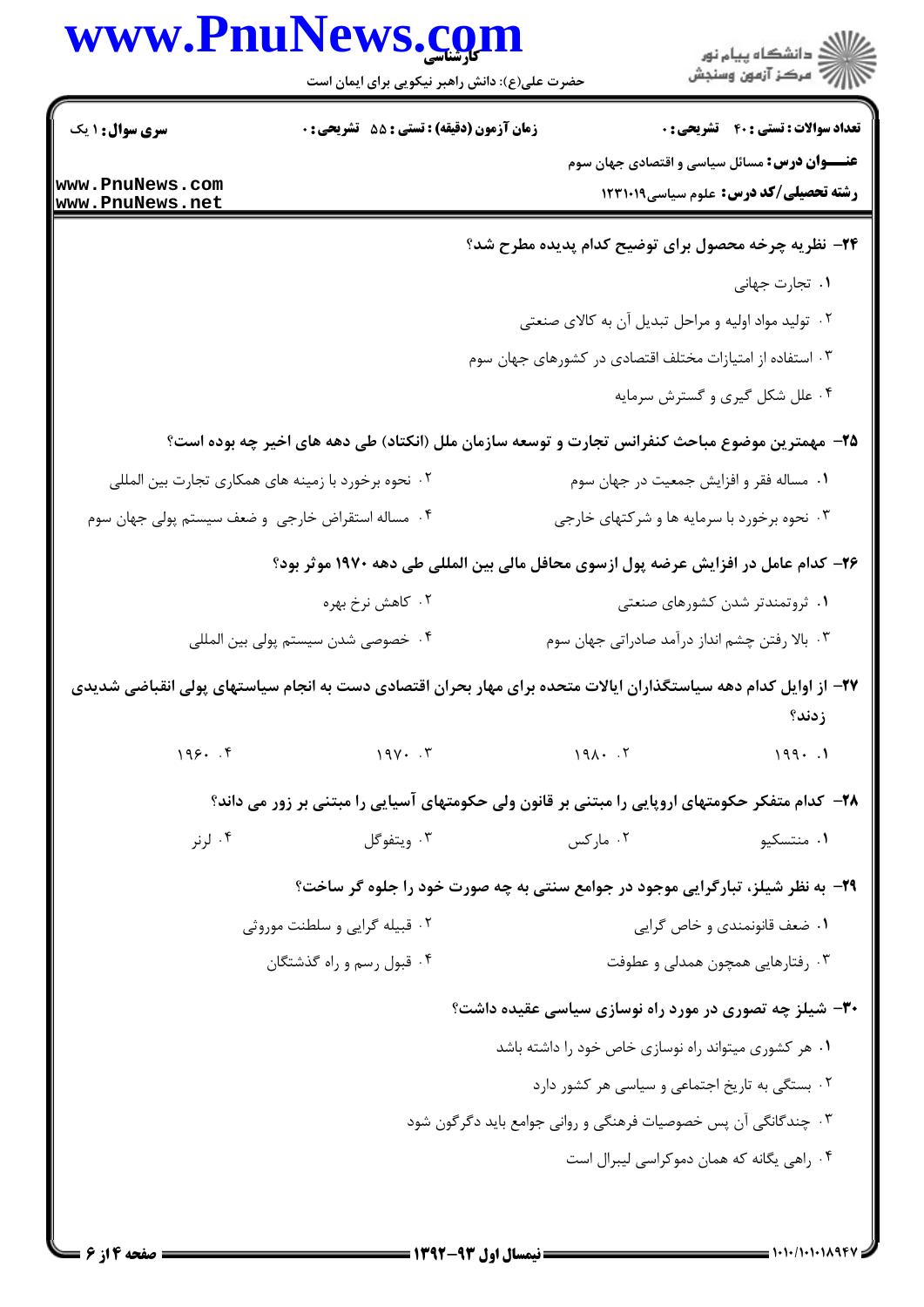|                                    | www.PnuNews.com<br>حضرت علی(ع): دانش راهبر نیکویی برای ایمان است                     |                                                                             | ر<br>دانشڪاه پيام نور)<br>ا∛ مرڪز آزمون وسنڊش       |
|------------------------------------|--------------------------------------------------------------------------------------|-----------------------------------------------------------------------------|-----------------------------------------------------|
| <b>سری سوال : ۱ یک</b>             | زمان آزمون (دقیقه) : تستی : 55 تشریحی : 0                                            |                                                                             | <b>تعداد سوالات : تستي : 40 ٪ تشريحي : 0</b>        |
|                                    |                                                                                      |                                                                             | <b>عنـــوان درس:</b> مسائل سیاسی و اقتصادی جهان سوم |
| www.PnuNews.com<br>www.PnuNews.net |                                                                                      |                                                                             | <b>رشته تحصیلی/کد درس:</b> علوم سیاسی12311 1        |
|                                    | ۳۱– به عقیده آلموند و همکارانش کدام کشور در زمره دموکراسیهای غیر صنعتی قرار می گیرد؟ |                                                                             |                                                     |
| ۰۴ مغولستان                        | ۰۳ ترکیه                                                                             | ۰۲ روسیه                                                                    | ۰۱ هند                                              |
|                                    | ۳۲- صاحب نظران غربی از دهه ۱۹۶۰ به کدام مشکل جهان سوم بیشتر توجه کردند؟              |                                                                             |                                                     |
|                                    | ۲. فرهنگ                                                                             |                                                                             | ۰۱ اقتصاد                                           |
|                                    | ۰۴ ثبات و نظم سیاسی                                                                  |                                                                             | ۰۳ نوسازی و توسعه سیاسی                             |
|                                    |                                                                                      | ۳۳- کدام مورد در ارتباط با نظر طرفداران نظریه وابستگی صحیح است؟             |                                                     |
|                                    |                                                                                      | ۰۱ وابستگی وضعیتی ایستا که از استعمار آغاز شده و تا به حال تغییری نکرده است |                                                     |
|                                    |                                                                                      | ۰۲ نقش دولت در عقب ماندگی جهان سوم بسیار بالا است                           |                                                     |
|                                    | ۰۳ نقش طبقات اجتماعی واپس گرا باعث تحکیم وابستگی اقتصادی جهان سوم می شود             |                                                                             |                                                     |
|                                    |                                                                                      | ۰۴ وابستگی وضعیتی پویا معلول رابطه متقابل نیروهای داخلی و خارجی است         |                                                     |
|                                    |                                                                                      | ۳۴- به نظر فرانک دولت پیرامونی چه نقش بازی می کند؟                          |                                                     |
|                                    | ٢. استثمار طبقات فرودست                                                              |                                                                             | ٠١ عقب مانده نگاه داشتن جهان سوم                    |
|                                    | ۰۴ ابزار چانه زنی بین نیروهای خارجی و داخلی                                          |                                                                             | ۰۳ ابزار سرمایه خارجی                               |
|                                    |                                                                                      | ۳۵– در رابطه با نظر والرشتاین کدام یک صحیح است؟                             |                                                     |
|                                    |                                                                                      |                                                                             | ٠١ دولت محصول فرعي نظام بين الملل است               |
|                                    | ۰۲ اقتدار گرا شدن دولت در جهان سوم ابتدا از بحرانهای ضعف بورژوازی داخلی نشات گرفت    |                                                                             |                                                     |
|                                    |                                                                                      | ۰۳ کارویژه دولتها گسترش آزادی عمل سیستم جهانی بوده است                      |                                                     |
|                                    | ۰۴ سطح تحلیل دولت – ملت ها سطح تحلیل مناسبی برای توضیح سیاست بین المللی است          |                                                                             |                                                     |
|                                    | ۳۶– کدام یک از نمونه کشورهای اقتدار گرای آمریکای لاتین در دهه ۱۹۷۰ بوده است؟         |                                                                             |                                                     |
| ۰۴ هندوراس                         | ۰۳ مکزیک                                                                             | ۰۲ ونزوئلا                                                                  | ۰۱ شیلی                                             |
|                                    |                                                                                      | ۳۷– نظامهای مبتنی بر بسیج به دنبال کدام رویدادها معمولا شکل می گیرند؟       |                                                     |
|                                    | ۰۲ کودتاهای نظامی                                                                    | ۰۱ شکل گیری انقلاب ها و جنبش های توده ای                                    |                                                     |
|                                    | ۰۴ وقوع جنگهای داخلی                                                                 |                                                                             | ۰۳ ریشه گرفتن استعمار                               |